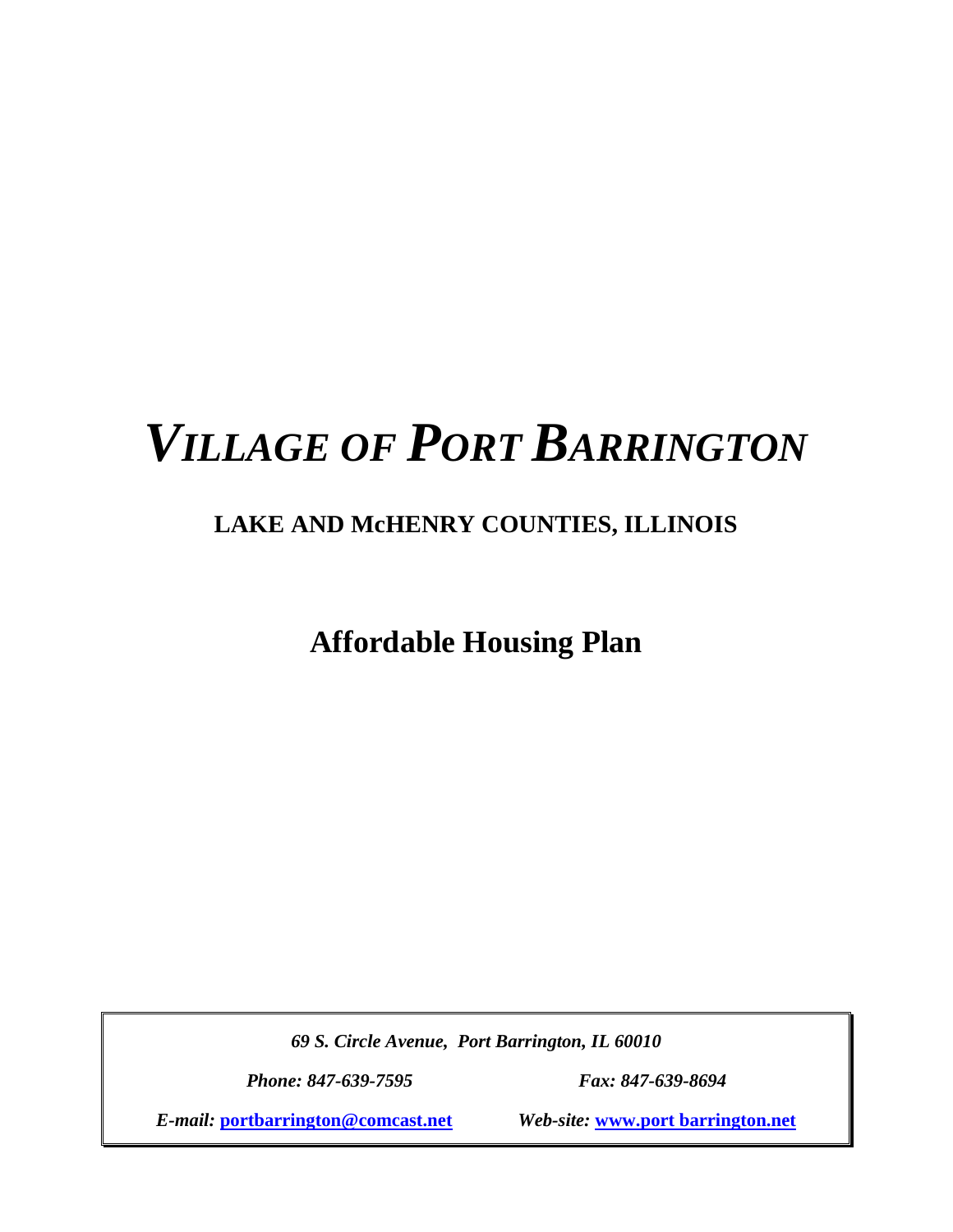## **The Village of Port Barrington, IL Plan for Affordable Housing**

## **Dated March 18, 2015**

#### **I. Transmittal**

The Village of Port Barrington (the "Village") presents the Village of Port Barrington 2014 Affordable Housing Plan, (the "Plan") to the Illinois Housing Development Authority (IHDA) pursuant to the Affordable Housing Plan and Appeals Act (the "Act"). This plan was approved by the Village Board on March 18, 2015.

#### **II. Summary of Work**

The Plan is available for review at the Village Office and is posted on the Village's website.

#### **III. Plan Structure**

The Plan includes the following sections:

- 1. Affordable Housing Plan Requirements of the Act
- 2. Affordable Housing Plan Definitions
- 3. Affordable Housing Plan Declaration of Required Units
- 4. Affordable Housing Plan Declaration of Housing Goal
- 5. Affordable Housing Plan Potential Locations
- 6. Affordable Housing Plan Excluded Locations
- 7. Affordable Housing Plan Tools and Policies
- 8. Affordable Housing Plan Design Concepts
- 9. Affordable Housing Plan Next Steps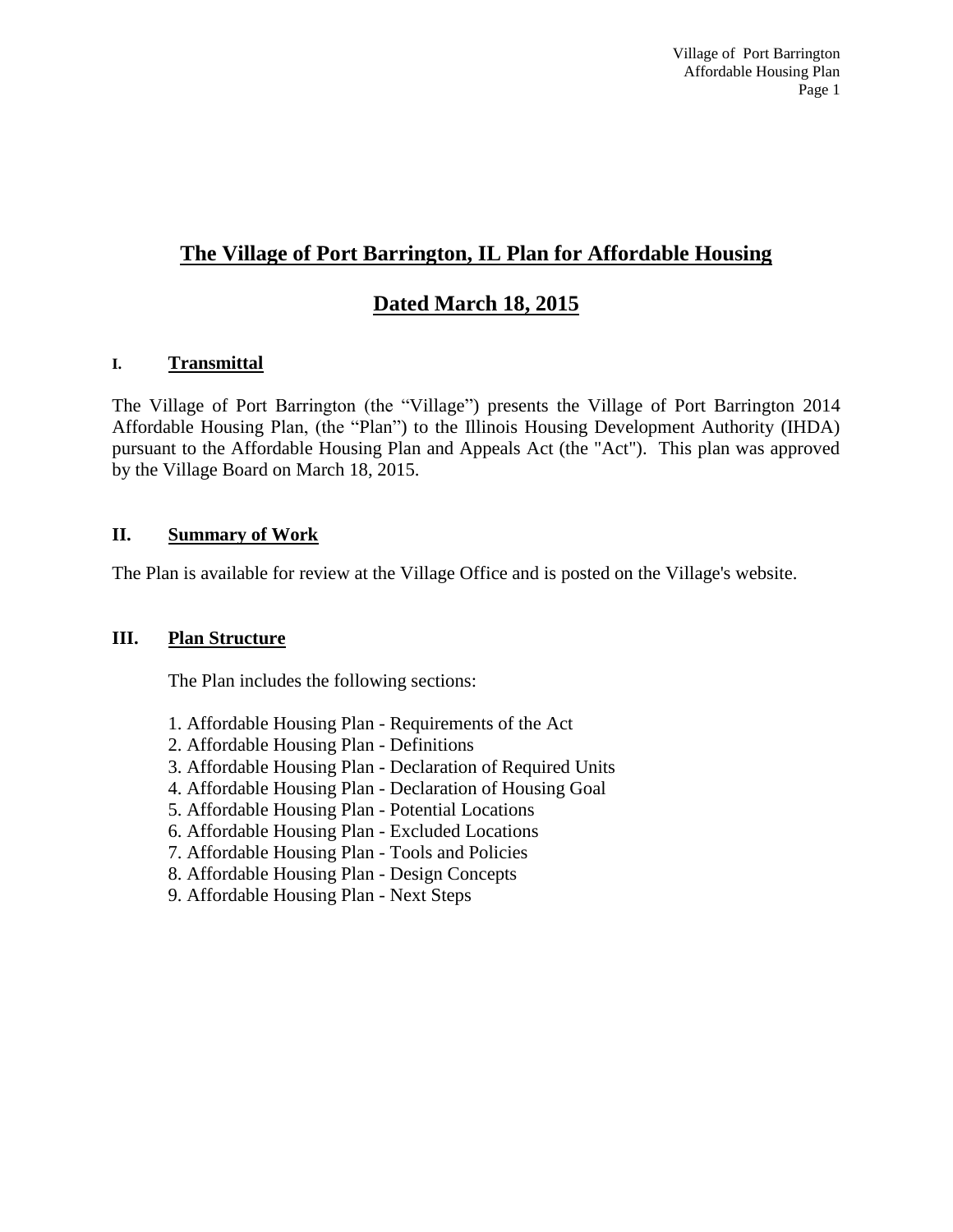## **1. Affordable Housing Plan - Requirements of the Act**

The Village desires to promote healthy, stable and vibrant neighborhoods while complying with the Act and other applicable legislation. In an effort to fulfill this desire the Village will include the following elements in the Plan:

#### **Requirement No. 1 - Required Units:**

The Plan must include a statement of affordable units required to reach 10% of the total housing stock.

#### **Requirement No. 2 - Goal**:

The Plan must choose one of the following goals for increasing the local affordable housing stock:

- 1. A total of 10% of the total units, sum of owner occupied and rented, is affordable housing units within the Village.
- 2. 15% of all new development or redevelopment within the Village would be definable as affordable.
- 3. A 3% point increase in the overall percentage of Affordable Housing within the Village on an annual basis

#### **Requirement No. 3** - **Locations**:

The Plan must identify land within the Village that is appropriate for the construction of affordable housing, and of existing structures appropriate for conversion to, or rehabilitation for, affordable housing.

#### **Requirement No. 4** - **Tools and Policies**:

The Plan must include a statement of the incentives that the Village might provide to attract affordable housing into the Village.

#### **Requirement No. 5** - **Due Date**:

The Plan must be approved by the Village Board no later than eighteen (18) months from the date notification is sent by the IHDA to the Village, which was on or about January 7, 2014, so this Plan must be filed with the State of Illinois on or about June 1, 2015.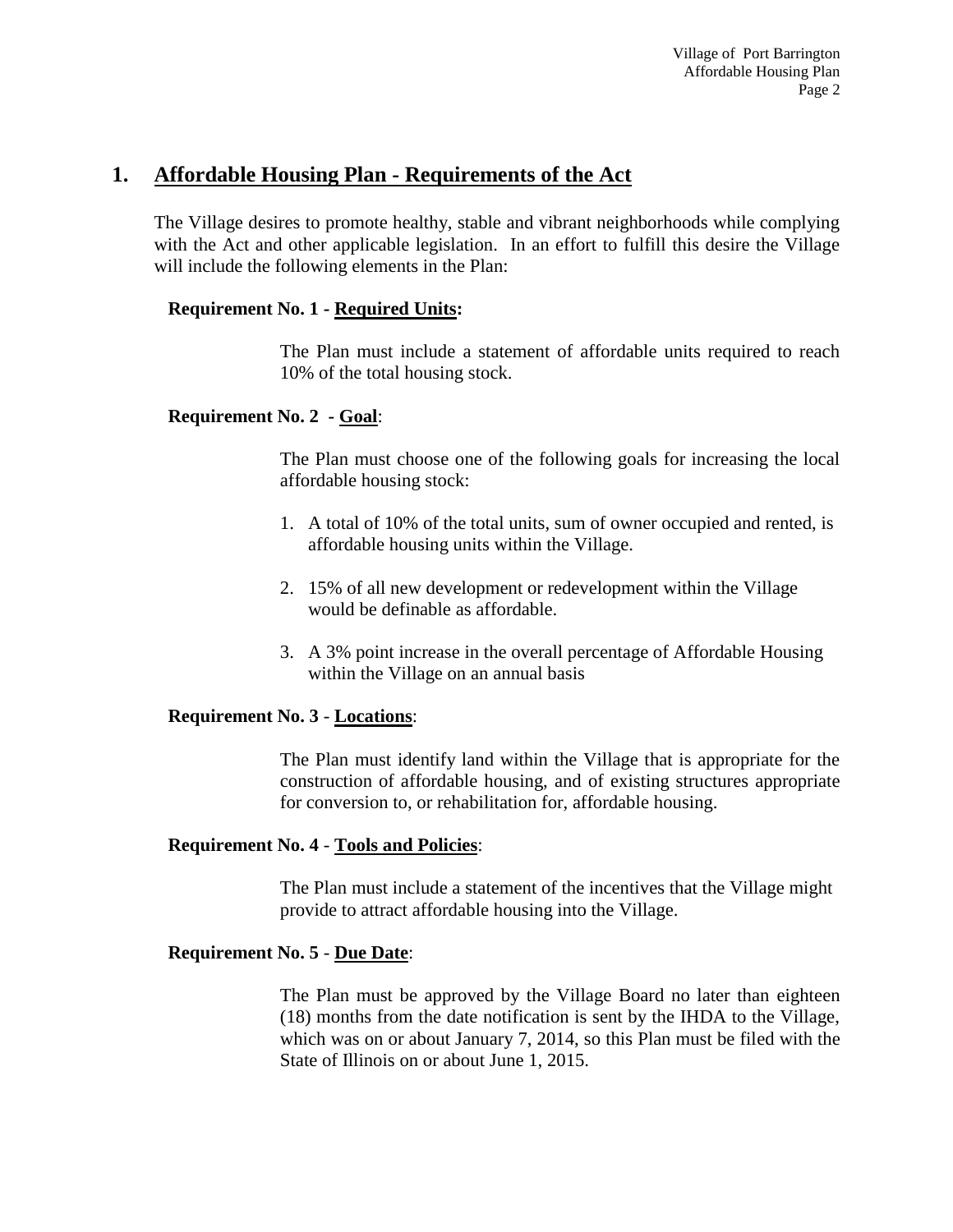### **2. Affordable Housing Plan - Definitions**

Affordable housing means housing that has a sale price or rental amount that is within the means of a household that may occupy moderate-income housing.

**Dwellings for Sale** - housing that is affordable means housing in which mortgage, amortization, taxes, insurance and condominium or association, if any, constitute no more than 30% of the gross annual household income for a household that may occupy the unit.

**Dwellings for Rent -** housing that is affordable means housing for which the rent and utilities constitute no more than 30% of the gross annual household income for a household that may occupy the unit.

**Affordable Unit Price -** Owner occupied units are considered affordable to an individual or family earning 80% of the median household income and spending a maximum of 30% of total household income for housing costs. Rental units are considered affordable to an individual or family earning 60% of the median household income and spending a maximum of 30% of total household income for housing costs.

Based upon the IHDA's calculations, the affordable sales price for an owner-occupied housing unit is \$190,891.00, which is calculated based on 80% of the median household income of \$73,587.00. The affordable monthly rent, which is calculated at \$1,103.80/month, is based on 60% of the median household income of \$73,587.00.

## **3. Affordable Housing Plan - Declaration of Required Units**

2010 U.S. Census data from the U.S. Census Bureau provides that the Village has 525 total occupied housing units. According to IHDA, 53 housing units in the Village are considered by the IHDA as "affordable". When using this 525 total occupied housing unit number from the 2010 U.S. Census, 10.1% of the Village's 525 total occupied housing unit units are affordable, meaning that the Village meets the 10% affordable housing objective as required by the Act.

However, according to the IHDA, based upon data from the 2011 Annual American Community Survey 5-Year Estimate from the U.S. Census Bureau, the Village has 591 total occupied housing units. Since, according to IHDA, 53 units of these 591 total occupied housing units are considered by the IHDA as "affordable", according to IHDA's calculations, only 8.9% of the Village's 591 total occupied housing units are affordable.

Based on the latter calculation from IHDA, it is the position of IHDA that the Village does not at this time meet the 10% affordable housing objective as required by the Act. While the Village takes exception to this determination by IHDA, the Village will nonetheless plan for a total of 60 units of affordable housing, i.e., an additional 7 units, to be in compliance with IHDA calculations and consistent with the 2011 Annual American Community Survey 5-year Estimate from the U.S. Census Bureau.